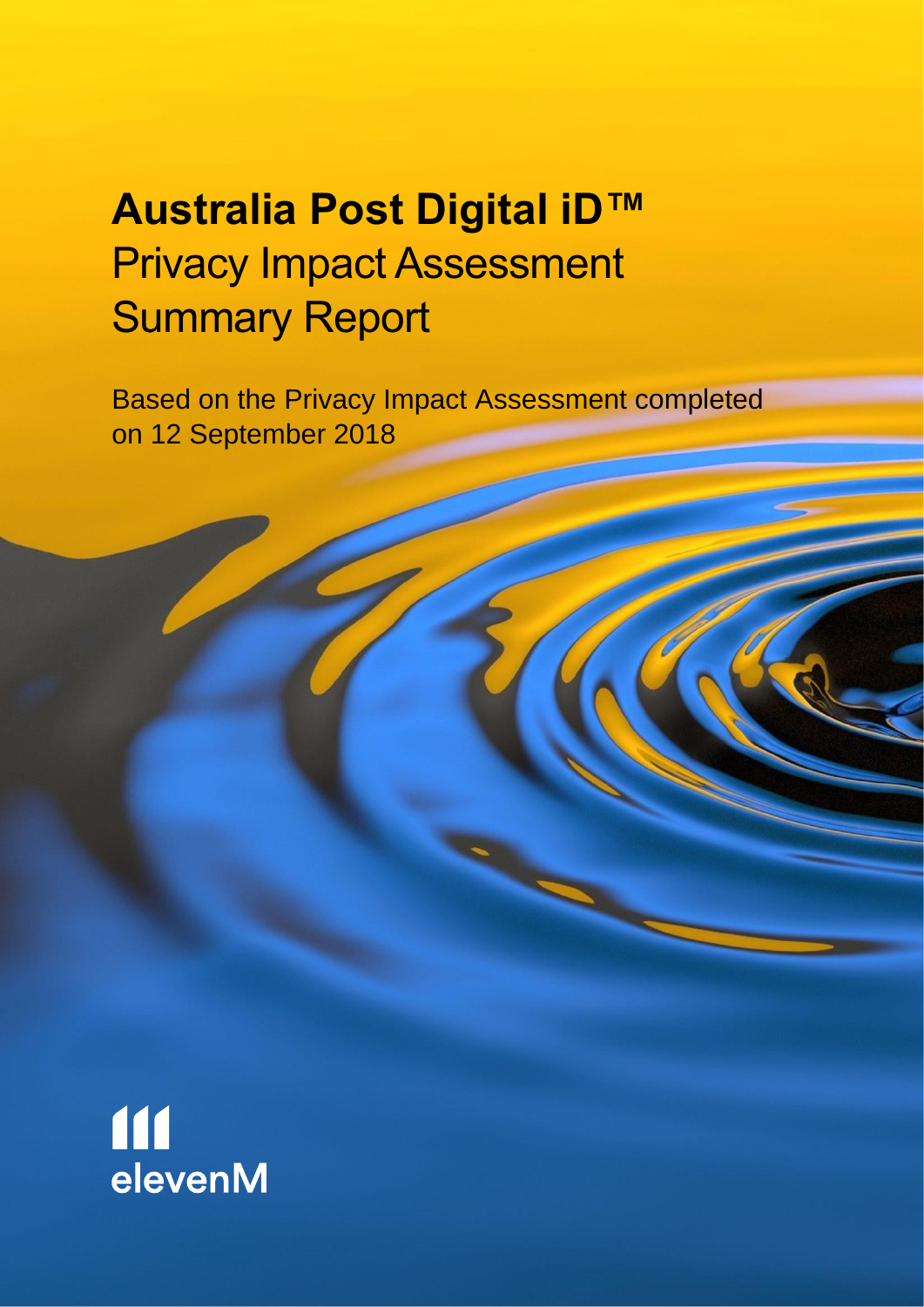

#### **Background**

 Digital iD™ is a service that allows users to prove their identity with Australia Post and participating third parties. Australia Post is taking steps to obtain accreditation as an Identity Service Provider under the Trusted Digital Identity Framework (**TDIF**), which is administered by the Trust Framework Accreditation Authority (**TFAA**).

 Australia Post engaged elevenM to carry out a Privacy Impact Assessment (**PIA**) in relation to the Digital iD™ product. The Digital iD™ PIA was completed on 12 September 2018 and this summary report was subsequently completed on 2 August 2019.

#### About Digital iD™

 The Digital iD™ service allows individuals to prove their identity electronically with Australia Post, and to reuse their verified identity across participating third parties (**counterparties**). Users can build up the strength of their identity by verifying documents including passports, driver licences and Medicare cards. Digital iD™ users can also add a verified photo of themselves to their profile and display it using the Digital iD™ app.



<span id="page-1-0"></span> *Figure 1: Illustration of the Digital iD™ system from a counterparty perspective*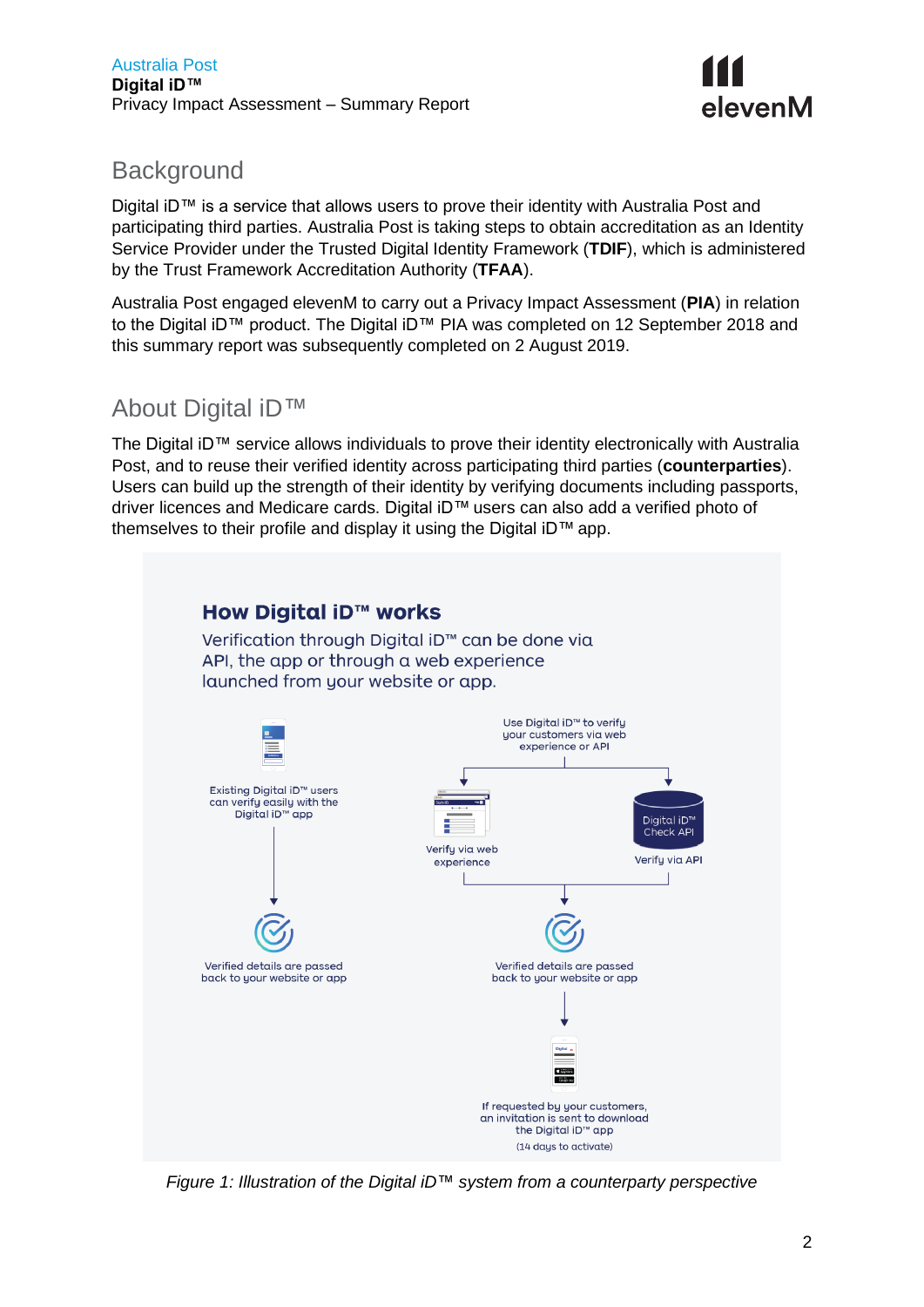

 Digital iD™ can be accessed by individuals through a web-based interface or via a mobile app. A user's Digital iD™ is bound to their mobile device, with a phone number used for initial registration. Any identity information provided by the user is stored on Digital iD™ servers and encrypted using a public key held by Digital iD™. The corresponding private key, which is required to decrypt a user's identity information, is stored on a user's mobile device and can only be accessed with the user's consent.

 If a user deletes the Digital iD™ from their phone, the private key is lost and the user's identity information (stored on Digital iD™ servers) cannot be decrypted. If the user wishes to use Digital iD™ again, they must create a new profile and re-verify their identity information.

 *[Figure 1](#page-1-0)* [above](#page-1-0) illustrates how the Digital iD™ service works from the perspective of a counterparty. This diagram is a summary prepared by Australia Post and is not a comprehensive description of the flows of personal information throughout the Digital iD™ service.

#### The Digital iD™ PIA

 of personal information associated with Digital iD™ and identified privacy risks and opportunities associated with: The Digital iD™ PIA was delivered to Australia Post in September 2018. It documented flows

- • the Australian Privacy Principles (**APPs**) and, Notifiable Data Breaches Scheme (**NDBS**) under the *Privacy Act 1988* (Cth) (**Privacy Act**);
- the core Privacy Requirements (**CPRs**) which form part of the TDIF; and
- community expectations and privacy best practices.

 The PIA's findings included 7 risks (with 11 resulting recommendations), 1 opportunity for improvement (with 1 resulting recommendation), and a further 3 general recommendations relating to best practice. In total, the PIA made 15 recommendations across the areas of privacy governance, the collection of personal information, dealing with personal information and the integrity of personal information.

The table below provides an overview of these findings.

| Principle                                                     | Summary of findings                                                                                                                                        |
|---------------------------------------------------------------|------------------------------------------------------------------------------------------------------------------------------------------------------------|
| <b>Privacy governance</b>                                     |                                                                                                                                                            |
| Open and transparent<br>management of personal<br>information | <b>Risk 1</b> (2 recommendations) – see page 5<br><b>Risk 2</b> (2 recommendations) – see page 6<br><b>Opportunity 1</b> (1 recommendation) – see page $6$ |
| Anonymity and<br>pseudonymity                                 | No findings                                                                                                                                                |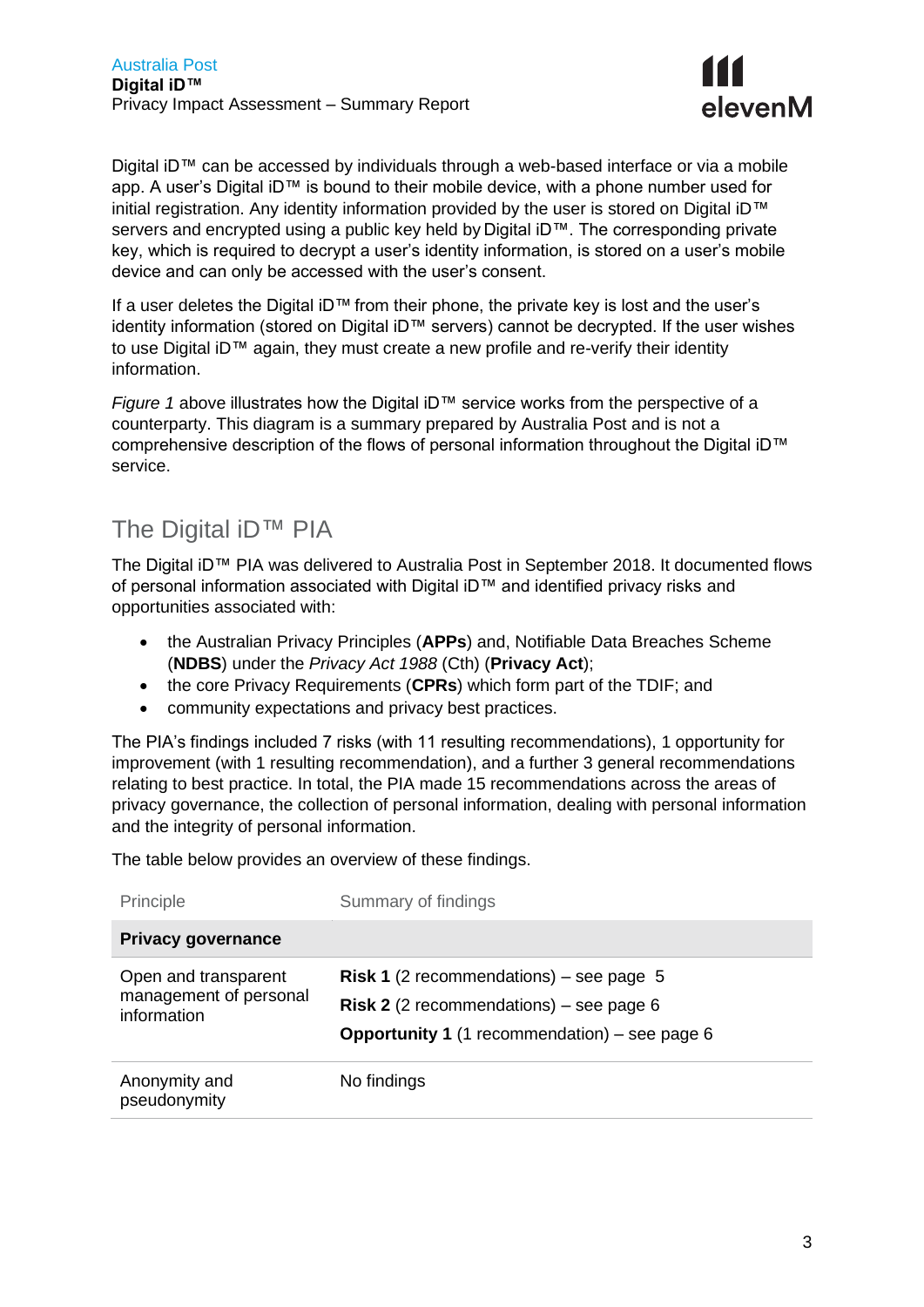

| Principle                                 | Summary of findings                            |  |  |  |
|-------------------------------------------|------------------------------------------------|--|--|--|
| <b>Collection of personal information</b> |                                                |  |  |  |
| Solicited personal<br>information         | No findings                                    |  |  |  |
| Unsolicited personal<br>information       | No findings                                    |  |  |  |
| Notification of collection                | <b>Risk 3</b> (2 recommendations) – see page 8 |  |  |  |
| Dealing with personal information         |                                                |  |  |  |
| Consent management                        | <b>Risk 4</b> (2 recommendations) – see page 8 |  |  |  |
| Use or disclosure                         | <b>Risk 5</b> (1 recommendation) – see page 10 |  |  |  |
| Direct marketing                          | No findings                                    |  |  |  |
| Cross-border disclosure                   | 3 general recommendations - see page 10        |  |  |  |
| Government-related<br>identifiers         | No findings                                    |  |  |  |
| Integrity of personal information         |                                                |  |  |  |
| Quality of personal<br>information        | <b>Risk 6</b> (1 recommendation) – see page 12 |  |  |  |
| Security of personal<br>information       | No findings                                    |  |  |  |
| Data breach management                    | <b>Risk 7</b> (1 recommendation) – see page 14 |  |  |  |
| Access to personal<br>information         | No findings                                    |  |  |  |
| Correction of personal<br>information     | No findings                                    |  |  |  |

 A summary of the analysis from the PIA, including the detail of each finding and its associated recommendations, is set out in the following section. Australia Post intends to publish its response to these recommendations on its website.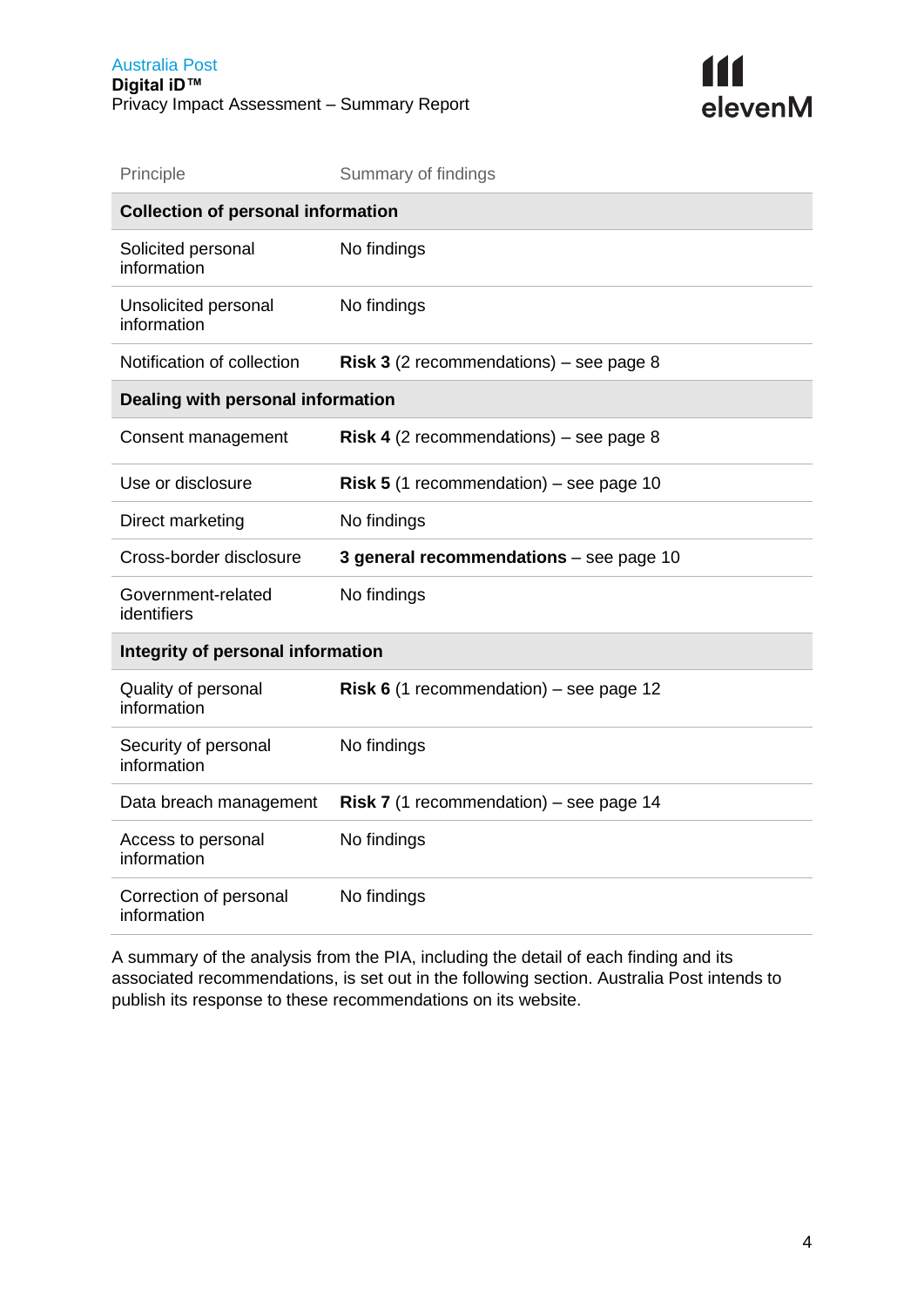# <span id="page-4-0"></span>111<br>elevenM

### Summary of analysis

#### Privacy governance

|                                                                     | Summary of analysis                                                                                                                                                                                                                                                                                                                      | <b>Findings &amp; Recommendations</b>                                                                                                                                                                                                                                                                                                                                                         |
|---------------------------------------------------------------------|------------------------------------------------------------------------------------------------------------------------------------------------------------------------------------------------------------------------------------------------------------------------------------------------------------------------------------------|-----------------------------------------------------------------------------------------------------------------------------------------------------------------------------------------------------------------------------------------------------------------------------------------------------------------------------------------------------------------------------------------------|
| Open and<br>transparent<br>management<br>of personal<br>information | The Digital iD™ website (https://digitalid.com), Privacy Notice<br>and Terms of Use describe in an open and transparent way<br>how Australia Post will handle personal information while<br>offering the service, and the Australia Post Privacy Policy is<br>consistent with how Digital iD™ involves handling personal<br>information. | <b>Risk 1:</b> Young individuals (under the age of 18) might use<br>Digital iD™ without understanding how their personal<br>information is being handled and without the capacity to<br>give consent to its collection and use. This may lead to<br>regulatory and reputational impacts for Australia Post and<br>personal impacts for individuals.                                           |
|                                                                     | Publishing a suitable summarised version of the Digital iD <sup>TM</sup><br>PIA would build trust with users and position Australia Post as<br>a responsible Identity Service Provider.                                                                                                                                                  | <b>Recommendations:</b><br>Consider simplifying the Digital iD™ Privacy Notice                                                                                                                                                                                                                                                                                                                |
|                                                                     | Australia Post should proactively work with TFAA and other<br>complaint handling bodies to reach agreement on a model for<br>notifying/obtaining consent to the disclosure of personal<br>information about individuals who make complaints.                                                                                             | and Terms of Use to reduce their effective reading<br>age. Alternatively, adopt a simplified "tiered" Privacy<br>Notice which summarises and links to key points in the<br>standard Privacy Notice.                                                                                                                                                                                           |
|                                                                     | Generally, Digital iD™ will not negatively impact on Australia<br>Post's ability to openly and transparently manage personal<br>information, except possibly in the case of young users who<br>may lack the capacity to understand the implications of<br>disclosing their personal information.                                         | Consider adopting a "soft" age limit, below which users<br>will be encouraged to seek help from a legally<br>responsible adult (13 is a common minimum age limit<br>for many online services and may serve as a suitable<br>soft age limit). This would involve altering the profile<br>creation flow to encourage users under 18 to seek<br>help from their parent or guardian during setup. |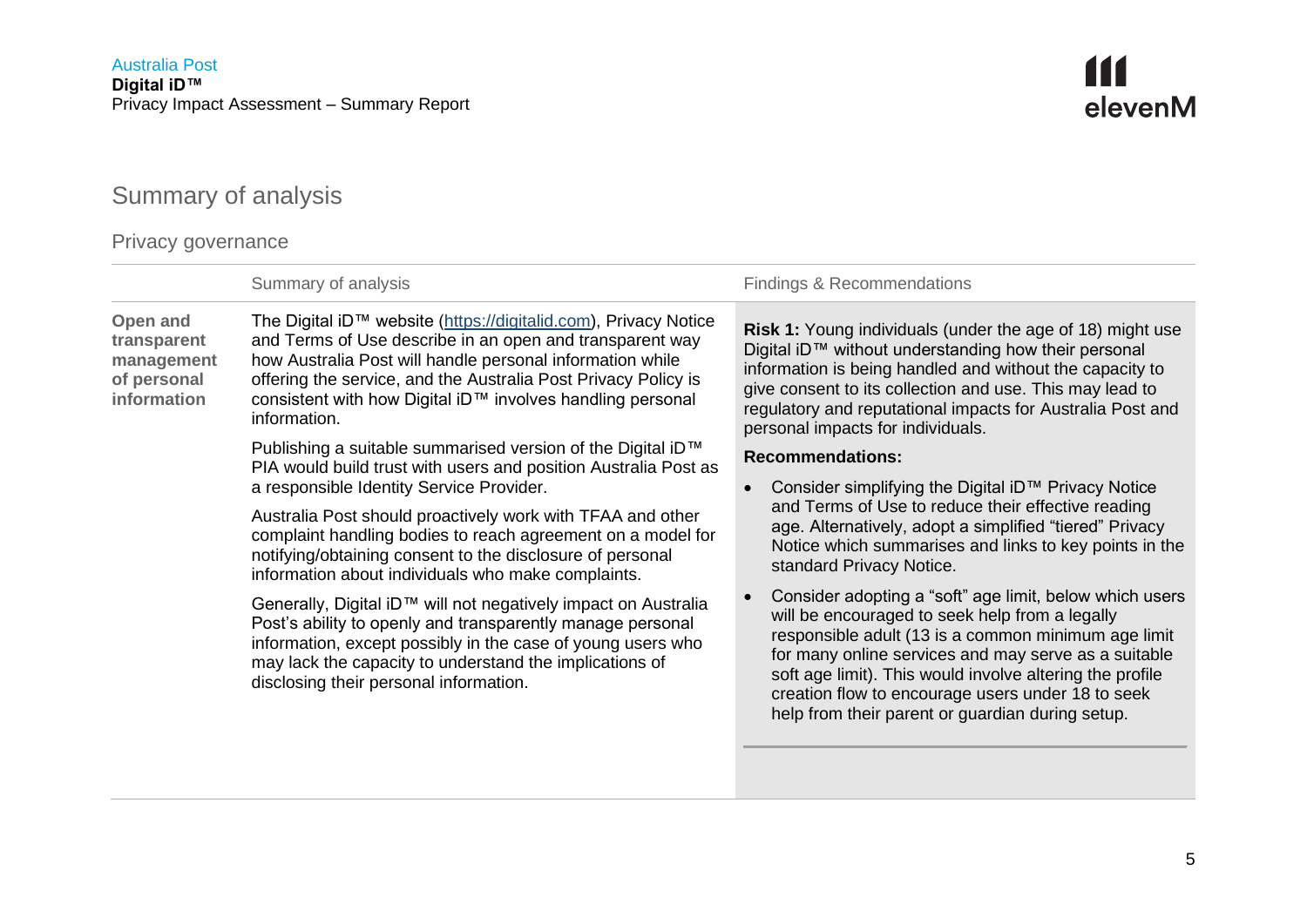#### Australia Post **Digital iD™** Privacy Impact Assessment – Summary Report

<span id="page-5-1"></span><span id="page-5-0"></span>

|                                         | Summary of analysis                                                                                                                                         | <b>Findings &amp; Recommendations</b>                                                                                                                                                                                                   |
|-----------------------------------------|-------------------------------------------------------------------------------------------------------------------------------------------------------------|-----------------------------------------------------------------------------------------------------------------------------------------------------------------------------------------------------------------------------------------|
|                                         |                                                                                                                                                             | Risk 2: Complaints handling staff may not have<br>knowledge of the Trusted Digital Identity Framework and<br>may not be equipped to appropriately direct complaints<br>related to Digital iD™.                                          |
|                                         |                                                                                                                                                             | <b>Recommendations:</b>                                                                                                                                                                                                                 |
|                                         |                                                                                                                                                             | Ensure that Australia Post's complaints handling staff<br>(or a subset) are trained to deal with complaints<br>related to Digital iD™ and are familiar with the APPs<br>and the Trusted Digital Identity Framework.                     |
|                                         |                                                                                                                                                             | Work with the accreditation authority and other<br>complaint handling bodies to reach agreement on an<br>integrated complaint handling model, including a<br>threshold for determining the adequacy of de-<br>identification processes. |
|                                         |                                                                                                                                                             | <b>Opportunity 1:</b> Build user trust by publishing a summary<br>of the findings in this PIA.                                                                                                                                          |
|                                         |                                                                                                                                                             | <b>Recommendation:</b>                                                                                                                                                                                                                  |
|                                         |                                                                                                                                                             | Prepare and publish a summary of this PIA after it has<br>been finalised and resulting actions have been closed.                                                                                                                        |
| <b>Anonymity</b><br>and<br>pseudonymity | It is not practicable to allow individuals to remain anonymous<br>or to use a pseudonym when they use Digital iD's™ identity<br>verification functionality. | No findings.                                                                                                                                                                                                                            |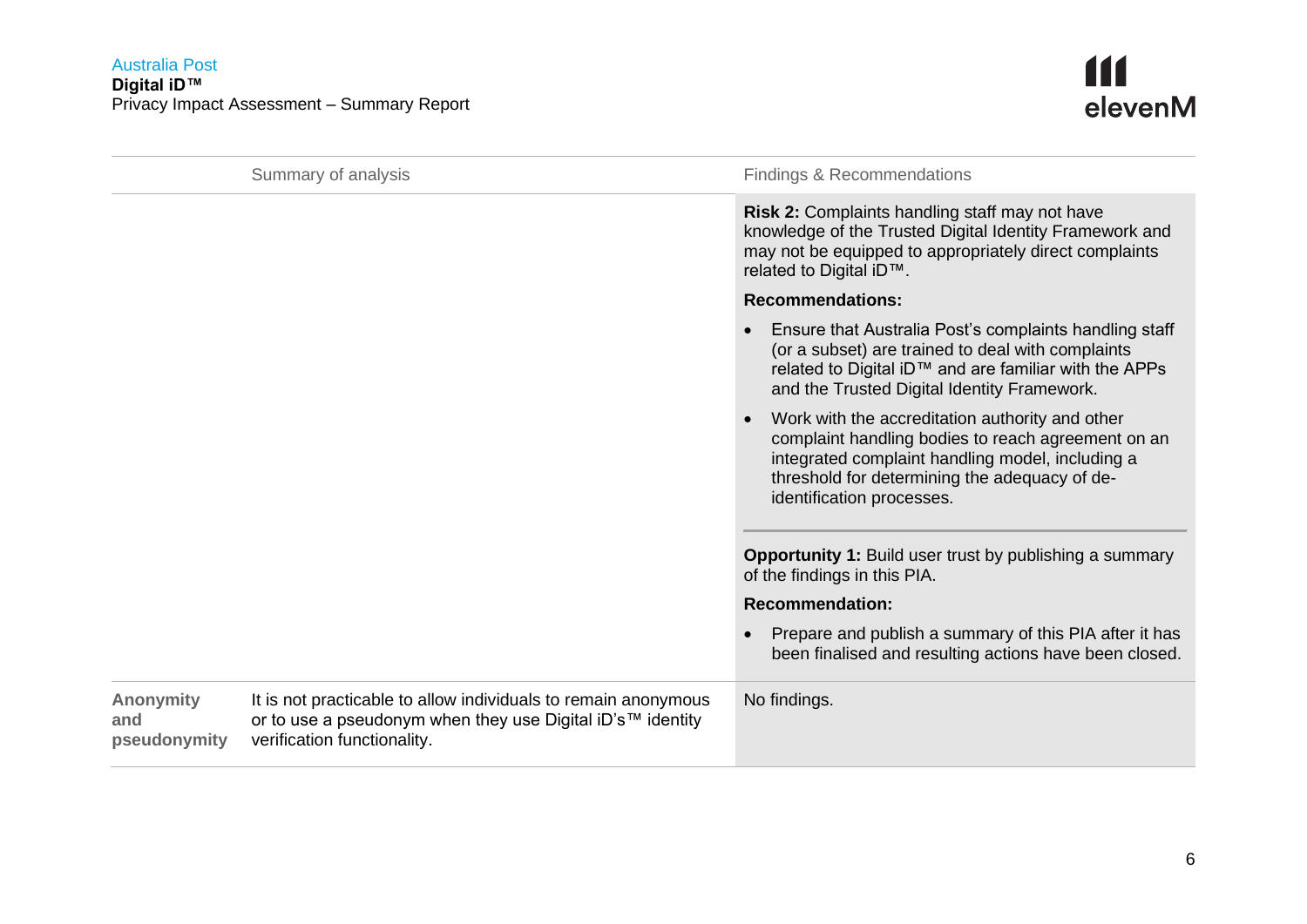

Collection of personal information

|                                               | Summary of analysis                                                                                                                                                                                                                                                                                                                                                                                                                                      | <b>Findings &amp; Recommendations</b> |
|-----------------------------------------------|----------------------------------------------------------------------------------------------------------------------------------------------------------------------------------------------------------------------------------------------------------------------------------------------------------------------------------------------------------------------------------------------------------------------------------------------------------|---------------------------------------|
| <b>Solicited</b><br>personal<br>information   | To offer the Digital iD™ service, Australia Post collects name, date of<br>birth, mobile phone number, residential address, selfie photograph and<br>identity document details. This information is reasonably necessary for<br>identity verification and AML check purposes.                                                                                                                                                                            | No findings.                          |
|                                               | Australia Post collects biometric data when a user uploads a selfie or<br>data scanned from an NFC-enabled passport (which includes passport<br>photo). This biometric data is used to verify the individual's attributes.<br>The selfie is retained by Australia Post in encrypted form for ongoing<br>verification purposes. The passport photo is used to verify the user's<br>selfie and is then destroyed.                                          |                                       |
|                                               | Australia Post only collects personal information directly from individuals<br>through the Digital iD™ app or website.                                                                                                                                                                                                                                                                                                                                   |                                       |
| <b>Unsolicited</b><br>personal<br>information | Individuals provide personal information through formal channels (i.e.<br>the Digital iD™ app or website) to create a profile and verify their<br>identity. There is a function on the website which allows users to submit<br>their feedback to Australia Post and, in the past, some users have<br>submitted unnecessary personal information using this form. Australia<br>Post's Support Guide instructs staff to delete or redact this information. | No findings.                          |
|                                               | Digital ID's™ support processes mandate that all support toolsets,<br>documents and other records must not contain personal information of<br>users and users' personal information must not be requested, captured,<br>recorded or retained during call centre interaction.                                                                                                                                                                             |                                       |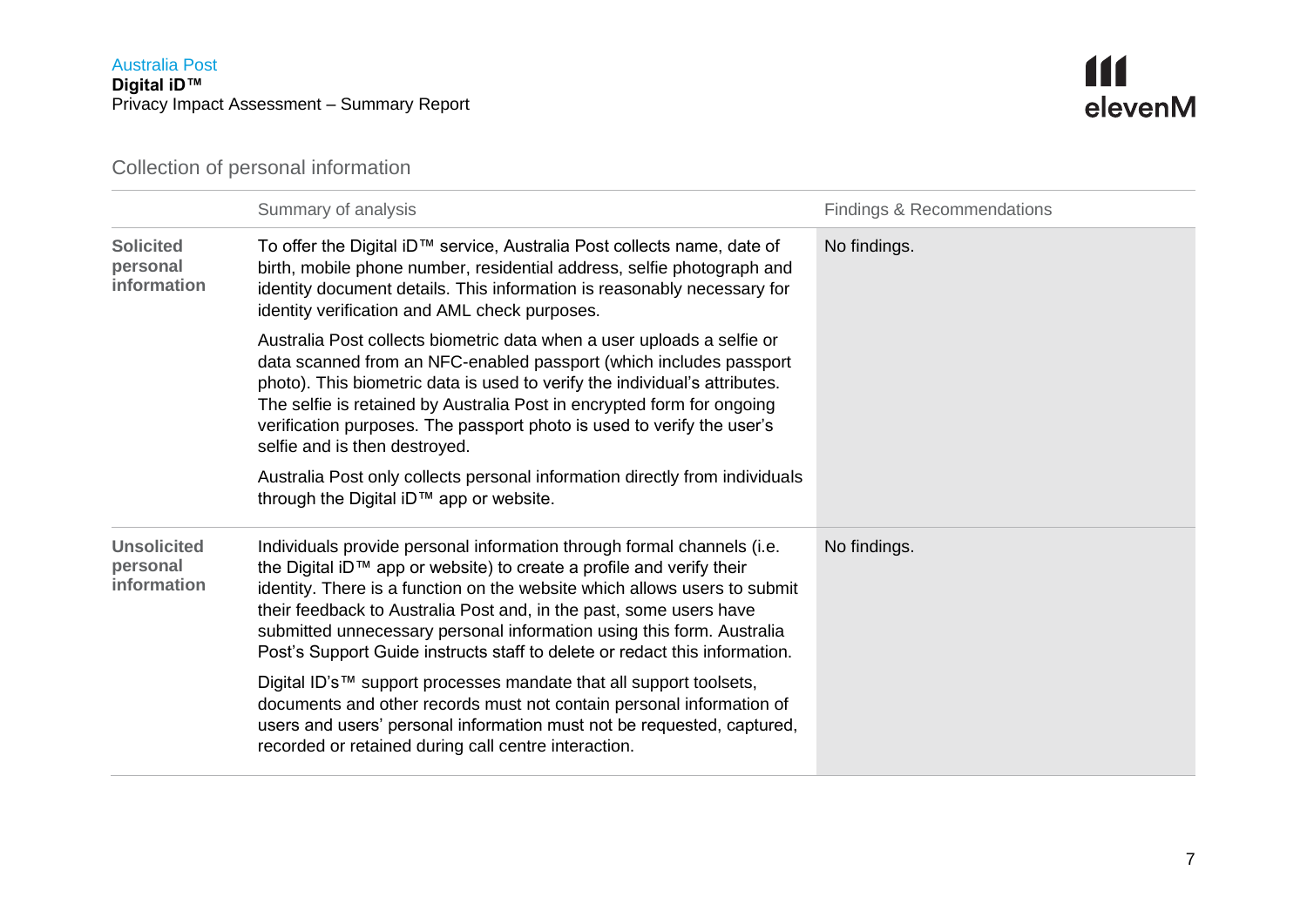<span id="page-7-0"></span>

|                                      | Summary of analysis                                                                                                                                                                                                                                                                                                                                                                         |  | Findings & Recommendations                                                                                                                                                                                                                                                                                      |
|--------------------------------------|---------------------------------------------------------------------------------------------------------------------------------------------------------------------------------------------------------------------------------------------------------------------------------------------------------------------------------------------------------------------------------------------|--|-----------------------------------------------------------------------------------------------------------------------------------------------------------------------------------------------------------------------------------------------------------------------------------------------------------------|
| <b>Notification of</b><br>collection | Users are directed to the Digital iD™ Privacy Notice when consenting to<br>their personal information being collected for the purpose of identity<br>verification.                                                                                                                                                                                                                          |  | <b>Risk 3:</b> Australia Post may not comply with the<br>Trusted Digital Identity Framework if it does not<br>inform users that there are alternative channels<br>for verifying their identity or of the<br>consequences of declining to provide required<br>information.                                       |
|                                      | Counterparties who collect personal information using Digital iD™<br>infrastructure are contractually required to notify individuals that their<br>personal information will be disclosed to Australia Post for the purpose                                                                                                                                                                 |  |                                                                                                                                                                                                                                                                                                                 |
|                                      | of identity verification.                                                                                                                                                                                                                                                                                                                                                                   |  | <b>Recommendations:</b>                                                                                                                                                                                                                                                                                         |
|                                      | Australia Post obtains user consent before users can provide any<br>personal information (including sensitive information).                                                                                                                                                                                                                                                                 |  | Confirm with the accreditation authority<br>whether Identity Service Providers are                                                                                                                                                                                                                              |
|                                      | The TDIF requires Australia Post to inform users of alternative channels<br>to verify their identity. This obligation is likely intended to apply to                                                                                                                                                                                                                                        |  | expected to inform users of alternative<br>channels for verifying their identity.                                                                                                                                                                                                                               |
|                                      | counterparties ("Relying Parties" under the TDIF), to promote competition<br>and ensure that consumers have a choice of identity provider. While the<br>Digital iD™ website, app, Privacy Notice and Terms of Use do not<br>suggest that Digital iD™ is an exclusive method of electronic identity<br>verification, there is no mention of alternative channels to verify user<br>identity. |  | Subject to clarification and approval,<br>consider adding information within the<br>Digital iD™ Terms of Use to notify readers<br>that Australia Post is an Identity Service<br>Provider under the Trusted Digital Identity<br>Framework, and that there are other<br>providers operating within the framework. |

#### Dealing with personal information

<span id="page-7-1"></span>

|                              | Summary of analysis                                                                                 | Findings & Recommendations                                                                                                                               |
|------------------------------|-----------------------------------------------------------------------------------------------------|----------------------------------------------------------------------------------------------------------------------------------------------------------|
| <b>Consent</b><br>management | Australia Post provides a consent notice that is explicit, voluntary,<br>current and specific when: | <b>Risk 4: The transaction confirmation screen</b><br>does not inform users that Australia Post will<br>record the transaction (for storage in its audit |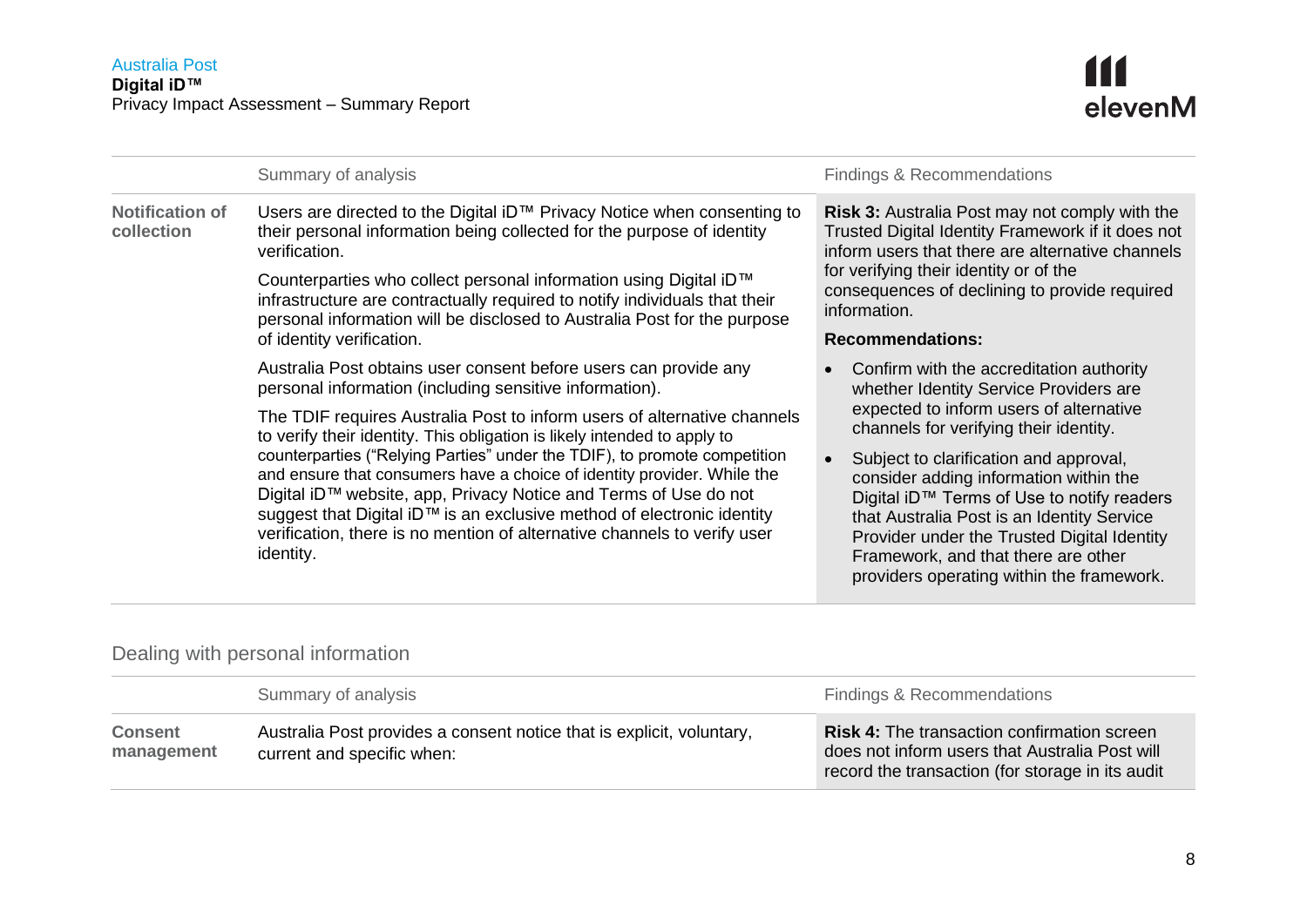

| Summary of analysis                                                                                                                                                                                                                                                                                                                                                                                                                                                                                                                                                                                                                                                                                                                                                                                                                                                                                                                                                                                                                                                                                                                                                                                                                                                                                                                                                                                                                                                                                                                                                 | <b>Findings &amp; Recommendations</b>                                                                                                                                                                                                                                                                                                                                                                                                                                                                                                                                                                                                                                                                          |
|---------------------------------------------------------------------------------------------------------------------------------------------------------------------------------------------------------------------------------------------------------------------------------------------------------------------------------------------------------------------------------------------------------------------------------------------------------------------------------------------------------------------------------------------------------------------------------------------------------------------------------------------------------------------------------------------------------------------------------------------------------------------------------------------------------------------------------------------------------------------------------------------------------------------------------------------------------------------------------------------------------------------------------------------------------------------------------------------------------------------------------------------------------------------------------------------------------------------------------------------------------------------------------------------------------------------------------------------------------------------------------------------------------------------------------------------------------------------------------------------------------------------------------------------------------------------|----------------------------------------------------------------------------------------------------------------------------------------------------------------------------------------------------------------------------------------------------------------------------------------------------------------------------------------------------------------------------------------------------------------------------------------------------------------------------------------------------------------------------------------------------------------------------------------------------------------------------------------------------------------------------------------------------------------|
| a user's personal information is about to be collected; and<br>a user's personal information will be shared with a counterparty,<br>$\bullet$<br>(in which case they are shown the identity of the counterparty<br>and the types of information that will be shared).<br>The Privacy Notice informs users of the implications of withholding<br>consent (although it is not displayed when consent to share is being<br>sought).<br>Users are not notified that Australia Post will record the transaction (for<br>storage in its audit logs). This is technically a collection of personal<br>information.<br>Digital iD™ does not incorporate controls to ensure users have the<br>capacity to understand and communicate their consent. It may be<br>possible to impose a user age limit, but other measures for ensuring<br>user capacity are likely to be impracticable.<br>Each collection of personal information via Digital iD™ occurs on a one-<br>off basis (i.e. collection is not ongoing) and is logged and stored by<br>Australia Post to demonstrate that consent was obtained and is current.<br>There is currently no process for individuals to withdraw their consent to<br>Australia Post holding personal information which it previously collected.<br>However, Australia Post is technically incapable of reading the data<br>without consent from individuals. By deleting the Digital iD™ app from<br>their phone, individuals render the identity information held on Digital<br>iD™ servers effectively unreadable (and unrecoverable). | logs). This is technically a collection of personal<br>information.<br><b>Recommendations:</b><br>Enhance the transaction confirmation<br>screen with additional privacy information.<br>At a minimum, include a note indicating that<br>the transaction will be recorded by Australia<br>Post and displayed in the record of the<br>user's past activity, with a link to the Privacy<br>Notice. For example, the "Allow" button<br>could be amended to state: "Allow and save<br>in activity feed", with a link to the Privacy<br>Notice displayed elsewhere on the screen.<br>Consider also allowing counterparties to<br>$\bullet$<br>embed a link to their privacy collection<br>statement in this screen. |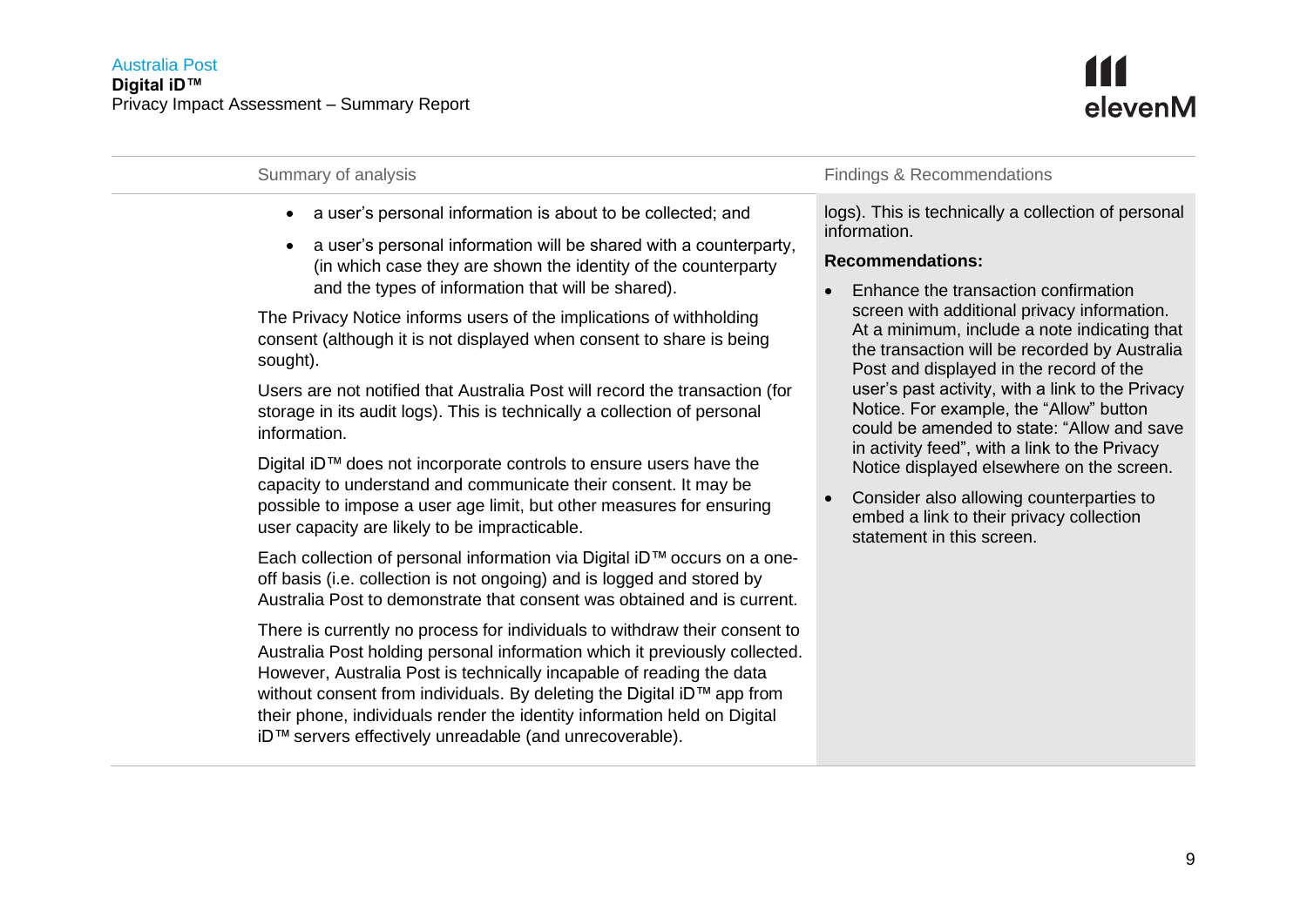<span id="page-9-1"></span><span id="page-9-0"></span>

|                                   | Summary of analysis                                                                                                                                                                                                                                                                                                                                                                                                                                                                                                                                                                                                                                                                                                                                                                                                                                    | <b>Findings &amp; Recommendations</b>                                                                                                                                                                                                                                                                                                                                                                         |
|-----------------------------------|--------------------------------------------------------------------------------------------------------------------------------------------------------------------------------------------------------------------------------------------------------------------------------------------------------------------------------------------------------------------------------------------------------------------------------------------------------------------------------------------------------------------------------------------------------------------------------------------------------------------------------------------------------------------------------------------------------------------------------------------------------------------------------------------------------------------------------------------------------|---------------------------------------------------------------------------------------------------------------------------------------------------------------------------------------------------------------------------------------------------------------------------------------------------------------------------------------------------------------------------------------------------------------|
| Use and<br>disclosure             | The Digital iD™ app and website require user consent before a user's<br>personal information can be accessed by Australia Post or shared with a<br>counterparty. Because of the solution's design, Australia Post is not able<br>to access identity verification information without individual user consent.<br>Australia Post does not propose to use personal information handled as<br>part of the Digital iD™ service for any secondary purpose beyond<br>information verification and related administrative uses. Australia Post<br>may use some existing personal information from mail redirection and<br>parcel manifest for verifying user identities – users will be required to<br>consent to this use, as it is a secondary use of the personal information.<br>Once Australia Post discloses personal information to a counterparty, it | Risk 5: Australia Post and Digital iD™ may<br>suffer reputational damage if a counterparty<br>uses personal information collected through<br>Digital iD™ for a secondary purpose or in a<br>manner that contradicts community<br>expectations.<br><b>Recommendation:</b><br>Before deploying a self-service onboarding<br>process for counterparties, establish a<br>framework for managing counterparty risk |
|                                   | loses effective control over the copy of the information. A counterparty<br>using information in a manner contrary to user expectations carries an<br>associated reputational risk for Australia Post.                                                                                                                                                                                                                                                                                                                                                                                                                                                                                                                                                                                                                                                 | which identifies categories of appropriate<br>and inappropriate uses of identity<br>information.                                                                                                                                                                                                                                                                                                              |
|                                   | Australia Post can currently assess counterparty risks on a case-by-case<br>basis, however, to enable a large volume of counterparties to access<br>Digital iD™, Australia Post intends to develop a self-service onboarding<br>process in the future which will require a principles-based framework for<br>reviewing and identifying issues associated with counterparties and how<br>they use the personal information available through Digital iD™.                                                                                                                                                                                                                                                                                                                                                                                               |                                                                                                                                                                                                                                                                                                                                                                                                               |
| <b>Direct</b><br>marketing        | Australia Post does not intend to use the personal information it collects<br>using Digital iD™ for any form of direct marketing.                                                                                                                                                                                                                                                                                                                                                                                                                                                                                                                                                                                                                                                                                                                      | No findings.                                                                                                                                                                                                                                                                                                                                                                                                  |
| <b>Cross-border</b><br>disclosure | Australia Post does not currently disclose any personal information<br>handled as part of the Digital iD™ service to recipients outside of                                                                                                                                                                                                                                                                                                                                                                                                                                                                                                                                                                                                                                                                                                             | <b>General recommendations:</b><br>When establishing the standard terms for<br>counterparties outside of Australia, ensure                                                                                                                                                                                                                                                                                    |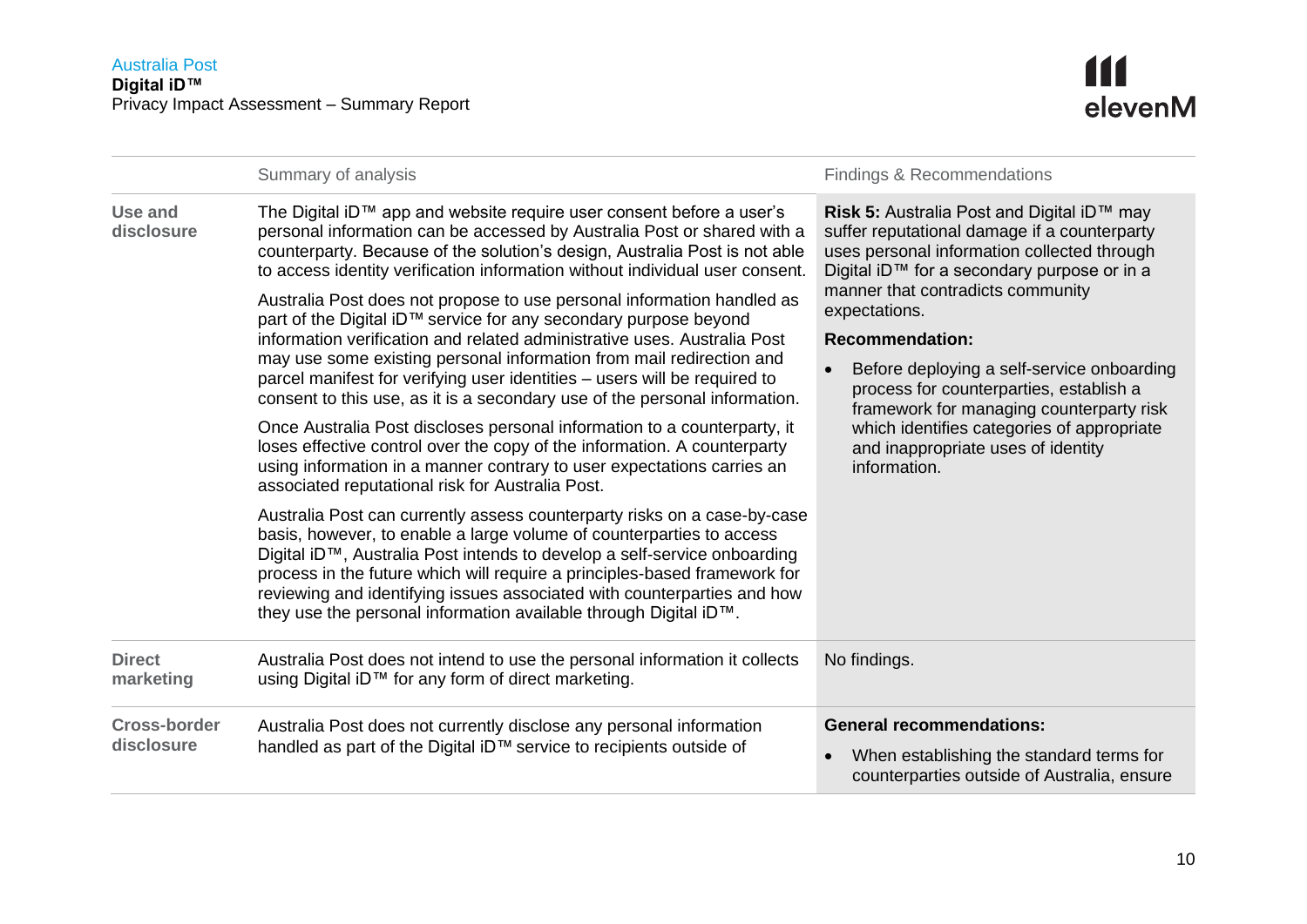

|                                                  | Summary of analysis                                                                                                                                                                                                                                                                                                                                                                                                                                                                                                                                                                                                                                                                                                                                                                                                                                    | <b>Findings &amp; Recommendations</b>                                                                                                                                                                                                                                                                                                                                                                                                                                                                                                                                                                                                                                                                                                                                                                                                                                                                                                              |
|--------------------------------------------------|--------------------------------------------------------------------------------------------------------------------------------------------------------------------------------------------------------------------------------------------------------------------------------------------------------------------------------------------------------------------------------------------------------------------------------------------------------------------------------------------------------------------------------------------------------------------------------------------------------------------------------------------------------------------------------------------------------------------------------------------------------------------------------------------------------------------------------------------------------|----------------------------------------------------------------------------------------------------------------------------------------------------------------------------------------------------------------------------------------------------------------------------------------------------------------------------------------------------------------------------------------------------------------------------------------------------------------------------------------------------------------------------------------------------------------------------------------------------------------------------------------------------------------------------------------------------------------------------------------------------------------------------------------------------------------------------------------------------------------------------------------------------------------------------------------------------|
|                                                  | Australia. As such, it does not currently have a standard form agreement<br>for use with counterparties outside of Australia.<br>The current version of the standard agreement between Australia Post<br>and counterparties requires counterparties to warrant that they are<br>subject to the Privacy Act as an APP entity and that personal information<br>collected through Digital iD™ may only be used for identity verification<br>purposes.<br>Should Australia Post onboard counterparties outside of Australia or that<br>are otherwise not APP entities under the Privacy Act, it will need to<br>ensure these counterparties adopt privacy practices at least substantially<br>similar to those under the APPs and agree that personal information<br>collected through Digital iD™ may only be used for identity verification<br>purposes. | that counterparties are contractually<br>required to adopt privacy practices at least<br>substantially similar to those under the<br>APPs.<br>When establishing the standard terms for<br>counterparties outside of Australia, ensure<br>that counterparties may only use personal<br>information collected through Digital iD™ for<br>identity verification purposes.<br>When establishing the standard terms for<br>counterparties outside of Australia, ensure<br>that the agreement with the counterparty<br>specifies:<br>why the counterparty may handle the<br>$\circ$<br>personal information;<br>the minimum technical and organisation<br>$\Omega$<br>protections applying to the information;<br>that Australia Post can require the<br>$\Omega$<br>counterparty to destroy the information;<br>and<br>mechanisms for monitoring compliance<br>$\circ$<br>with the contract,<br>among any other requirements imposed<br>under the CPRs. |
| Adoption, use<br>and disclosure<br>of government | Australia Post collects government related identifiers as part of the<br>identity verification process and transmits these identifiers to third-party<br>verification sources.                                                                                                                                                                                                                                                                                                                                                                                                                                                                                                                                                                                                                                                                         | No findings.                                                                                                                                                                                                                                                                                                                                                                                                                                                                                                                                                                                                                                                                                                                                                                                                                                                                                                                                       |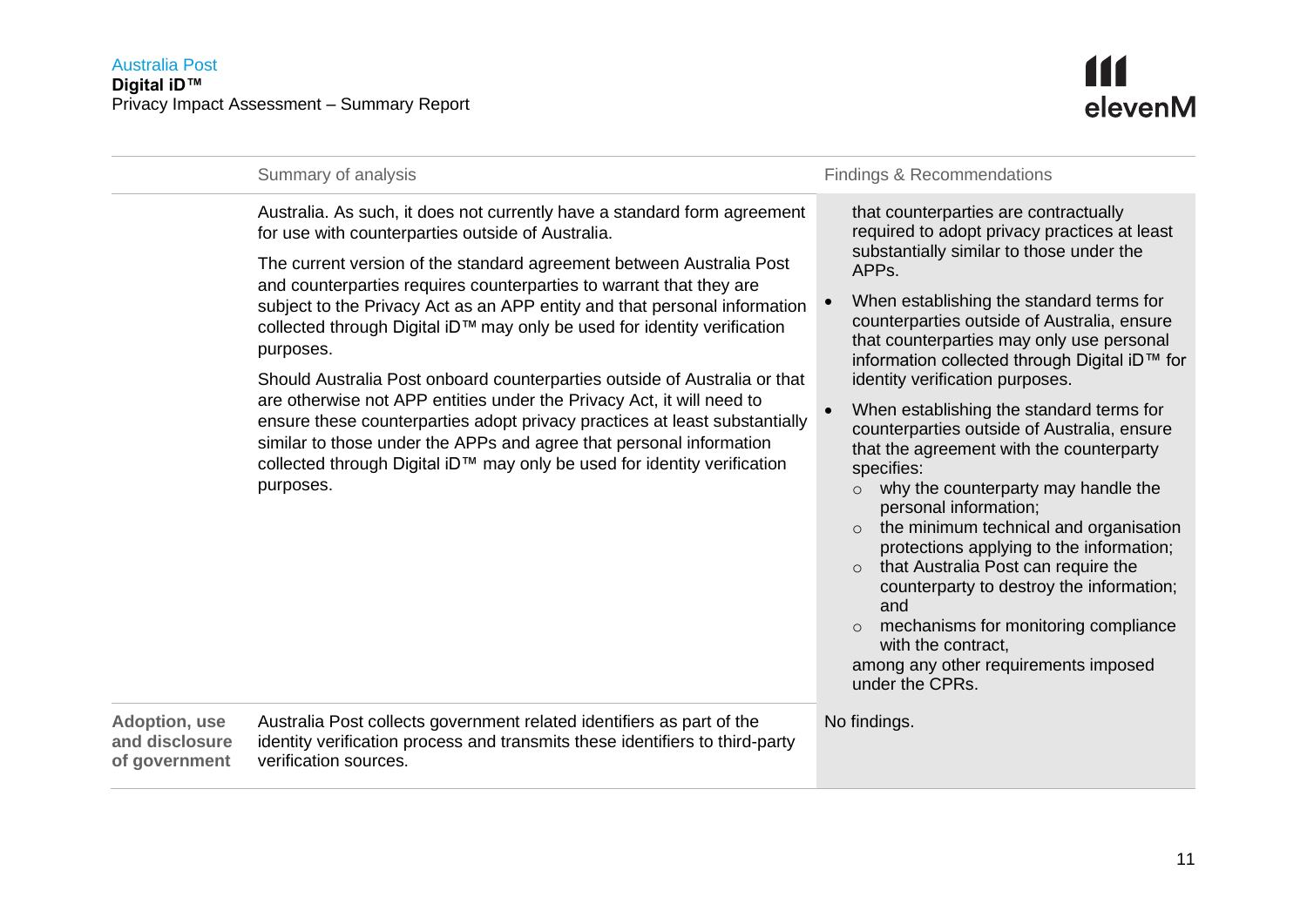

|                        | Summary of analysis                                                                                                                                                                                                                                                         | <b>Findings &amp; Recommendations</b> |
|------------------------|-----------------------------------------------------------------------------------------------------------------------------------------------------------------------------------------------------------------------------------------------------------------------------|---------------------------------------|
| related<br>identifiers | Australia Post will not disclose government related identifiers to<br>counterparties. If a counterparty requests a government related<br>identifier, Australia Post follows a standard process to determine that the<br>counterparty is eligible to receive the identifier. |                                       |
|                        | Australia Post creates a new internal identifier to track against each<br>Digital iD™ profile, but this is not intended to serve as a unifying<br>identifier for use across the TDIF ecosystem and is not shared with<br>counterparties.                                    |                                       |

#### Integrity of personal information

<span id="page-11-0"></span>

|                                              | Summary of analysis                                                                                                                                                                                                                                                                                                                                                                                                                                                                                                                                                                                                                                                                                                                                                                                            | Findings & Recommendations                                                                                                                                                                                                                                                                                                                                                                                                                                                                                                                                                                                               |
|----------------------------------------------|----------------------------------------------------------------------------------------------------------------------------------------------------------------------------------------------------------------------------------------------------------------------------------------------------------------------------------------------------------------------------------------------------------------------------------------------------------------------------------------------------------------------------------------------------------------------------------------------------------------------------------------------------------------------------------------------------------------------------------------------------------------------------------------------------------------|--------------------------------------------------------------------------------------------------------------------------------------------------------------------------------------------------------------------------------------------------------------------------------------------------------------------------------------------------------------------------------------------------------------------------------------------------------------------------------------------------------------------------------------------------------------------------------------------------------------------------|
| <b>Quality of</b><br>personal<br>information | Identity information is collected directly from individuals and confirmed<br>using third-party verification sources which ensures it is accurate, up-to-<br>date, complete and not misleading at the time it is collected. This<br>information is collected for the purposes of a digital identity service.<br>Digital iD™ recognises expired identity documents and will not allow<br>their contents to be shared with counterparties, but if a user has<br>changed their name or address, the previously entered information (now<br>out of date) will be shared with counterparties. Digital iD™ does not<br>allow users to update their personal details - instead the users must<br>delete the app and create a new profile with their current details, but any<br>past transaction history will be lost. | <b>Risk 6:</b> Potential non-compliance with the<br>Trusted Digital Identity Framework by not<br>allowing individuals to update their personal<br>information without deleting and creating a new<br>profile.<br><b>Recommendation:</b><br>Consider allowing users to upload new<br>identify verification at any time, even if they<br>have already provided the same type of<br>information. For instance, a user who has<br>replaced a lost passport may wish to update<br>their information to include the details of the<br>new document without having to delete the<br>app and re-register. This would not require |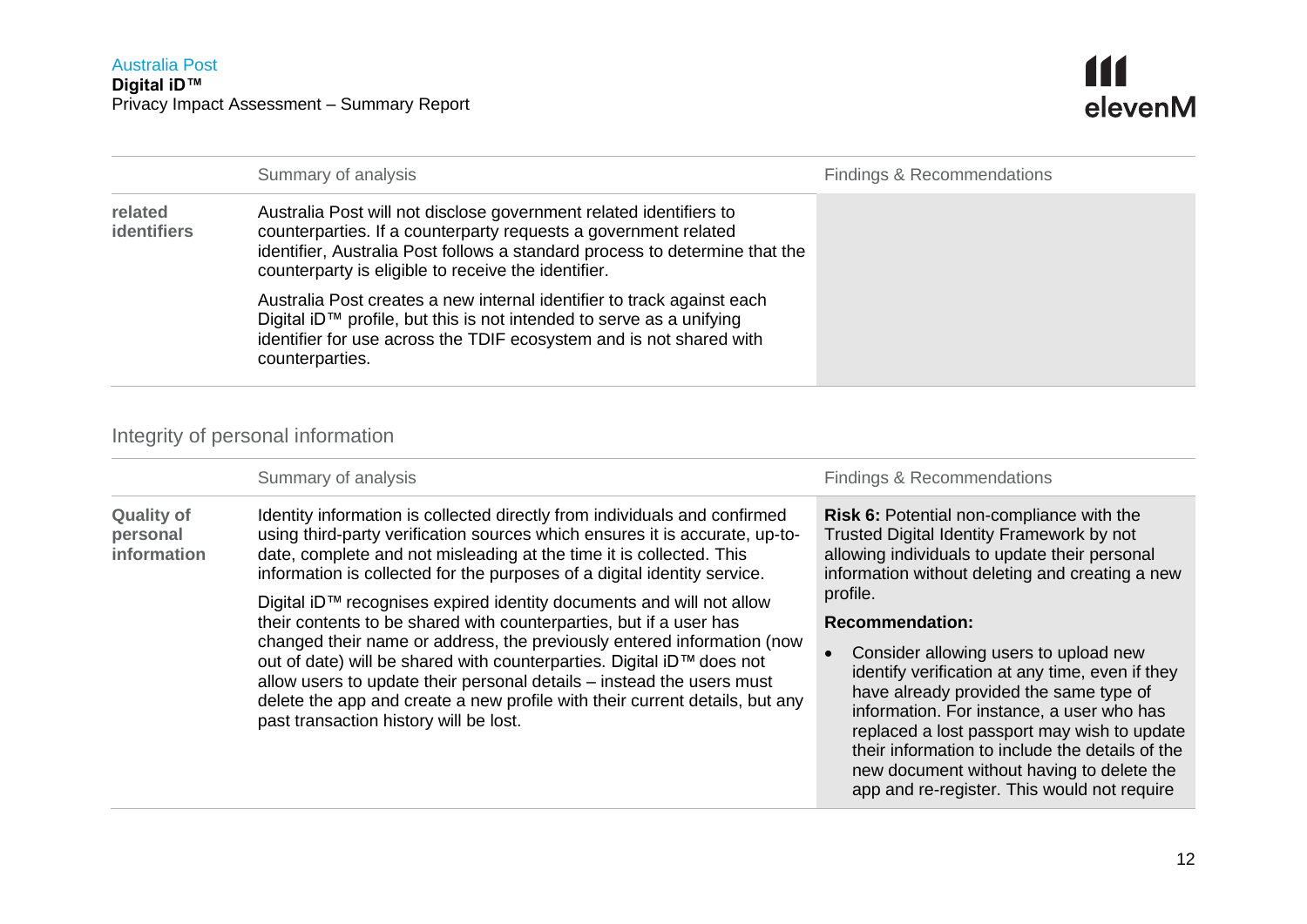

|                                               | Summary of analysis                                                                                                                                                                                                                                                                                                                                                                                                                                                                                                                                    | <b>Findings &amp; Recommendations</b>                                                                           |
|-----------------------------------------------|--------------------------------------------------------------------------------------------------------------------------------------------------------------------------------------------------------------------------------------------------------------------------------------------------------------------------------------------------------------------------------------------------------------------------------------------------------------------------------------------------------------------------------------------------------|-----------------------------------------------------------------------------------------------------------------|
|                                               | The benefit in allowing users to directly update information may be<br>outweighed by the additional complexity this functionality would add to<br>the product.                                                                                                                                                                                                                                                                                                                                                                                         | Australia Post to display the previously<br>provided information, nor to proactively<br>check for its currency. |
|                                               | Australia Post carries out verification procedures whenever a user adds<br>new identity information to their Digital iD™ profile. However, it does not<br>monitor for outdated or incorrect information following collection, as this<br>would require user consent to access the contents of identity<br>documents.                                                                                                                                                                                                                                   |                                                                                                                 |
|                                               | Australia Post immediately adds any new personal information it collects<br>from a Digital iD™ user to the user's records.                                                                                                                                                                                                                                                                                                                                                                                                                             |                                                                                                                 |
|                                               | The Digital iD™ app allows users to view the types of identity documents<br>that they have uploaded and verified but not to view the data extracted<br>from these documents (e.g., the passport number). On balance, it is<br>reasonable not to display this information to users as Digital iD™ is not<br>intended to serve as an identity "wallet", allowing users to view their<br>identity information at any time. There are security reasons for<br>preventing access to this information. Users cannot remove previously<br>verified documents. |                                                                                                                 |
| <b>Security of</b><br>personal<br>information | Digital iD™ was developed according to Australia Post's secure<br>development lifecycle, which required security reviews at specific stages<br>of the development process. Security penetration testing has been<br>carried out continuously in relation to the Digital iD™ app, website and<br>backend systems. Australia Post encrypts all data consumed by the<br>Digital iD™ service both in transit and at rest.                                                                                                                                  | No findings.                                                                                                    |
|                                               | Australia Post staff can access some basic profile information (e.g.<br>mobile phone number) which is used for administrative purposes and to<br>enable notifications to be sent to users. However, the Digital iD™ system                                                                                                                                                                                                                                                                                                                             |                                                                                                                 |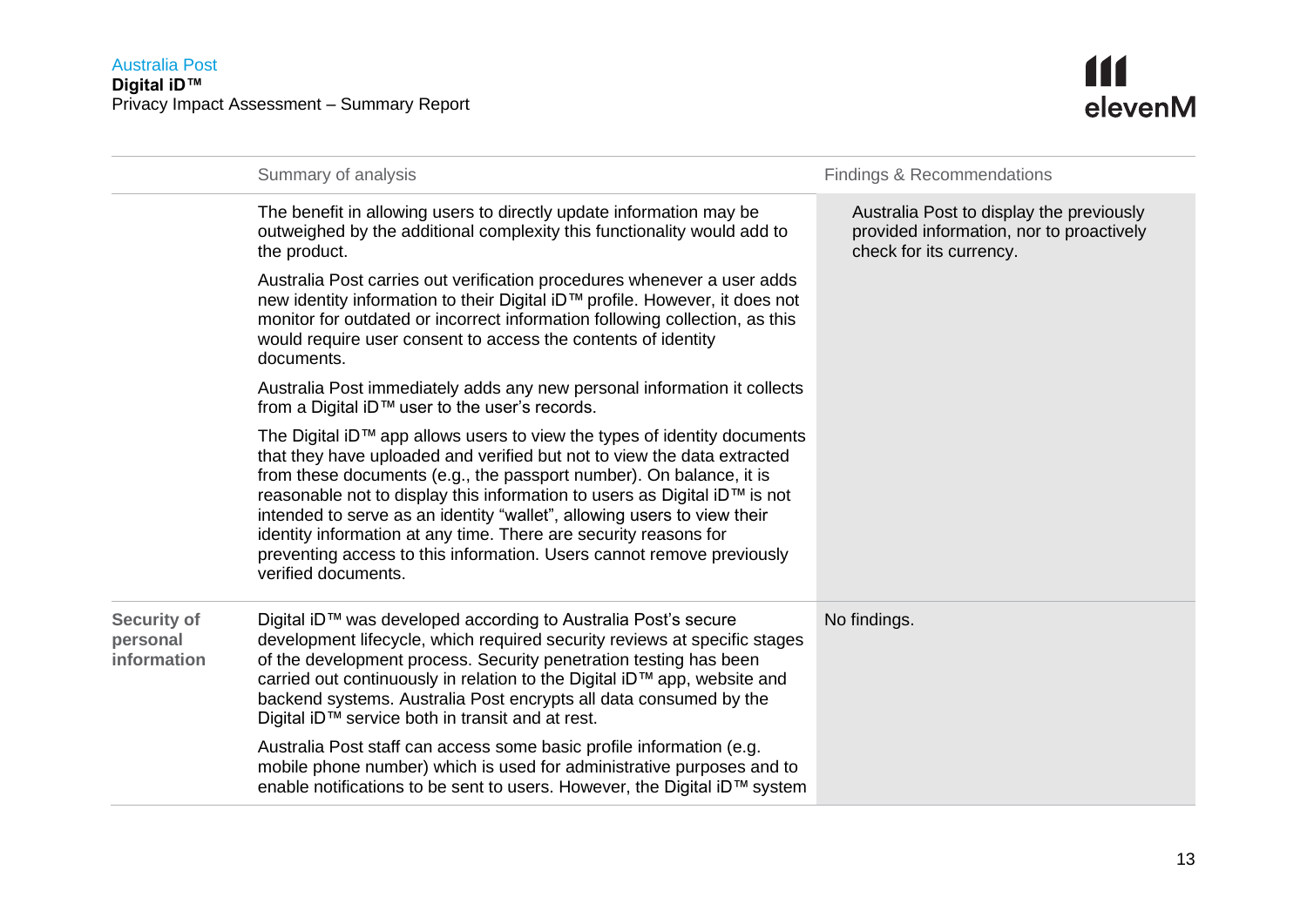<span id="page-13-0"></span>

|                           | Summary of analysis                                                                                                                                                                                                                                                                                                                                                                                                      | <b>Findings &amp; Recommendations</b>                                                                                                                                                                                       |
|---------------------------|--------------------------------------------------------------------------------------------------------------------------------------------------------------------------------------------------------------------------------------------------------------------------------------------------------------------------------------------------------------------------------------------------------------------------|-----------------------------------------------------------------------------------------------------------------------------------------------------------------------------------------------------------------------------|
|                           | architectures means that identity verification information cannot be<br>accessed without a user's private key which can only be provided from<br>the Digital iD™ app with the user's consent.                                                                                                                                                                                                                            |                                                                                                                                                                                                                             |
|                           | All access to Digital iD™ data is monitored and logged.                                                                                                                                                                                                                                                                                                                                                                  |                                                                                                                                                                                                                             |
|                           | Australia Post has written management policies concerning retention<br>timeframes across all business records it maintains. Australia Post's IT<br>solutions team implements deactivation policies and practices and<br>associated destruction processes.                                                                                                                                                                |                                                                                                                                                                                                                             |
|                           | Information around enterprise retention practices are provided on the<br>Australia Post intranet, accessible by all corporate staff. There is also a<br>dedicated resource who works with the business to ensure applicable<br>timeframes are applied.                                                                                                                                                                   |                                                                                                                                                                                                                             |
| Data breach<br>management | The TFAA requires Australia Post to notify the OAIC, affected individuals<br>and the TFAA of data breaches that are likely to result in serious harm to<br>individuals (and which have not been effectively remediated). This does<br>not extend Australia Post's requirements under the Notifiable Data<br>Breaches Scheme (NDBS) except that the TFAA must also be notified in<br>the case of an eligible data breach. | <b>Risk 7: Failing to notify the Trust Framework</b><br>Accreditation Authority in the case of a data<br>breach                                                                                                             |
|                           |                                                                                                                                                                                                                                                                                                                                                                                                                          | <b>Recommendation:</b>                                                                                                                                                                                                      |
|                           |                                                                                                                                                                                                                                                                                                                                                                                                                          | Update Australia Post's Data Breach<br>Response Plan to incorporate a test to<br>determine whether a breach involves<br>personal information handled as part of<br>Digital iD™, and instructions for notifying<br>the TFAA. |